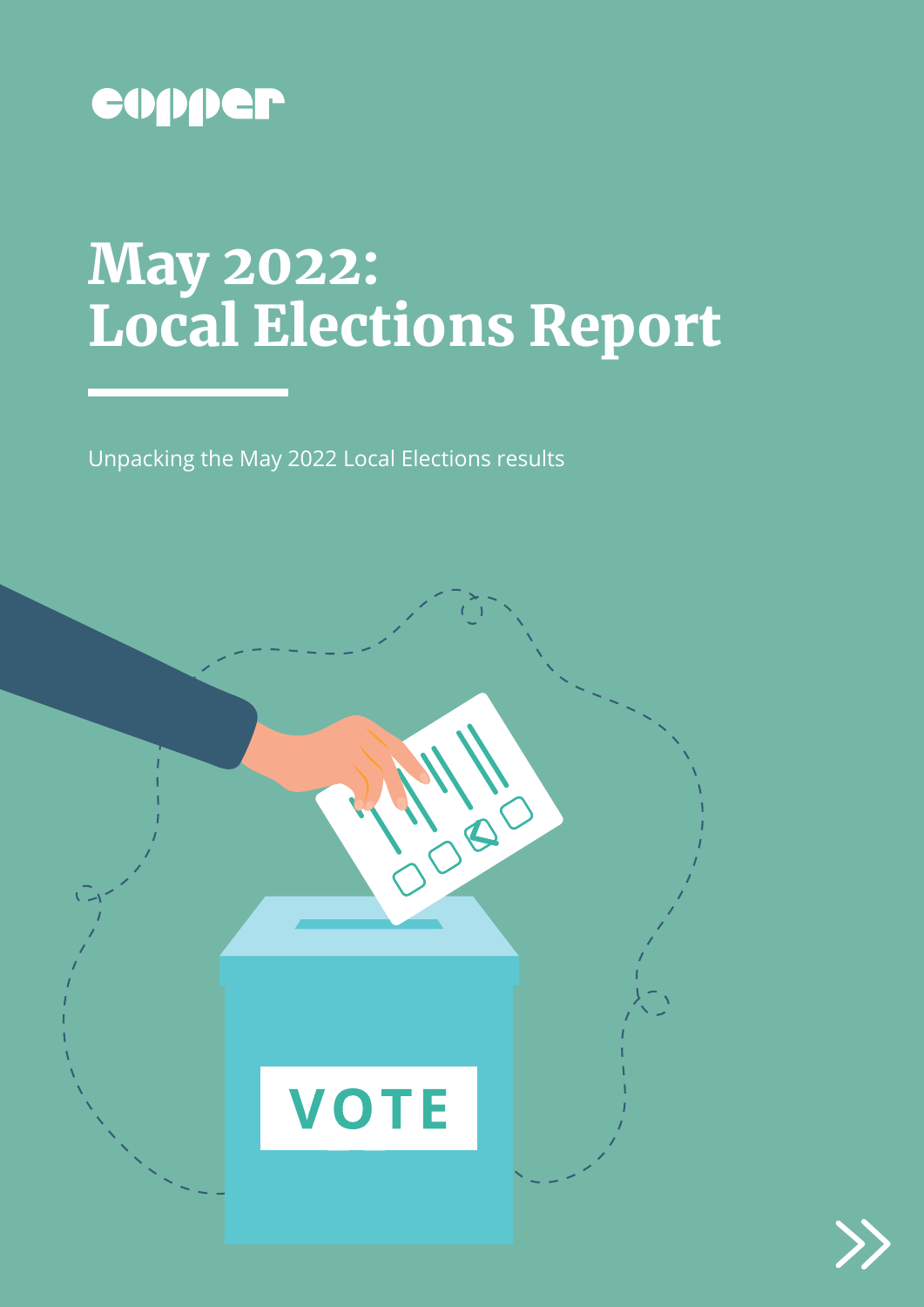## At a glance

**Laura Cunliffe-Hall**

**The May 2022 Local Elections saw parts of the country take to the polls, returning 74 Labour Councils, 35 Conservative Councils, 16 Liberal Democrat Councils, 66 Councils under No Overall Control (NOC) and 9 Councils split between Plaid Cymru, the SNP, the Independent Party and Aspire.**

The 2021 Local Elections vaccine bounce was not replicated this year for the Conservatives – as the lingering cost of living crisis, 'partygate' and energy security fears provided a background of uncertainty and increased the pressure on the party. While a Conservative decline in votes across London was expected, it suffered big losses in typical 'Tory heartlands' in the Home Counties.

While Labour has tightened its hold over London and secured historic victories in wresting Westminster and Wandsworth from Conservative control, it is yet to make up enough ground across the Midlands where traditional marginal seats are fought. Despite gains elsewhere for Labour, they were not enough to win back areas lost back in 2005 and 2010, like Nuneaton and Peterborough. Nevertheless, other highlights for Labour included winning back control of Southampton council having lost it to the Tories in 2021, and gaining the new Cumberland Council, which covers the area represented by three Conservative MPs in the so-called 'Red Wall' (Carlisle, Copeland, and Workington).

On the other hand, the Conservatives are under threat from the Liberal Democrats and the Greens in their traditional heartlands, potentially looking to impact their Parliamentary majority in the longer term. However, the Conservatives will also be heartened by the Party's performance across the Midlands and the North.

A complicated set of local elections results means that all parties have been able to interpret the data to serve their own political messaging. Yet the fact that overall, almost 500 Conservative councillors lost their seats, offset by minimal gains in England, fewer than any of the other significant parties indicates that the political tide, for so long predominantly blue, is once again beginning to turn.

The Liberal Democrats have taken Hull and the newly-created Somerset unitary authority after a strong showing, gaining more than 100 councillors in England, highlighting a long-awaited resurgence for the party since the Coalition era. The Greens also made over 80 gains in areas including South Tyneside, Cumberland, Oxford and Worcester.

Moving into Scotland, the SNP retained their domination with the largest number of councillors, however Labour made significant gains and the Conservatives lost 63 councillors. In Wales, whilst Plaid Cymru took control of three councils, Mark Drakeford's Labour took control of Blaenau Gwent and Bridgend but lost Neath Port Talbot winning control of eight councils overall. About 2.2 million people were allowed to take part, including 16 and 17-year-olds for the first time in a local election. It was another bad night for the Conservatives in Wales, as they lost the only council they controlled in Wales, Monmouthshire. And in Northern Ireland, Sinn Féin secured the most seats in the assembly election, a first for a nationalist party in Northern Ireland.

In this report, we explore the key battles that highlight a widespread reflection of policy and geography complexities that influenced voters in these May 2022 Local Elections.

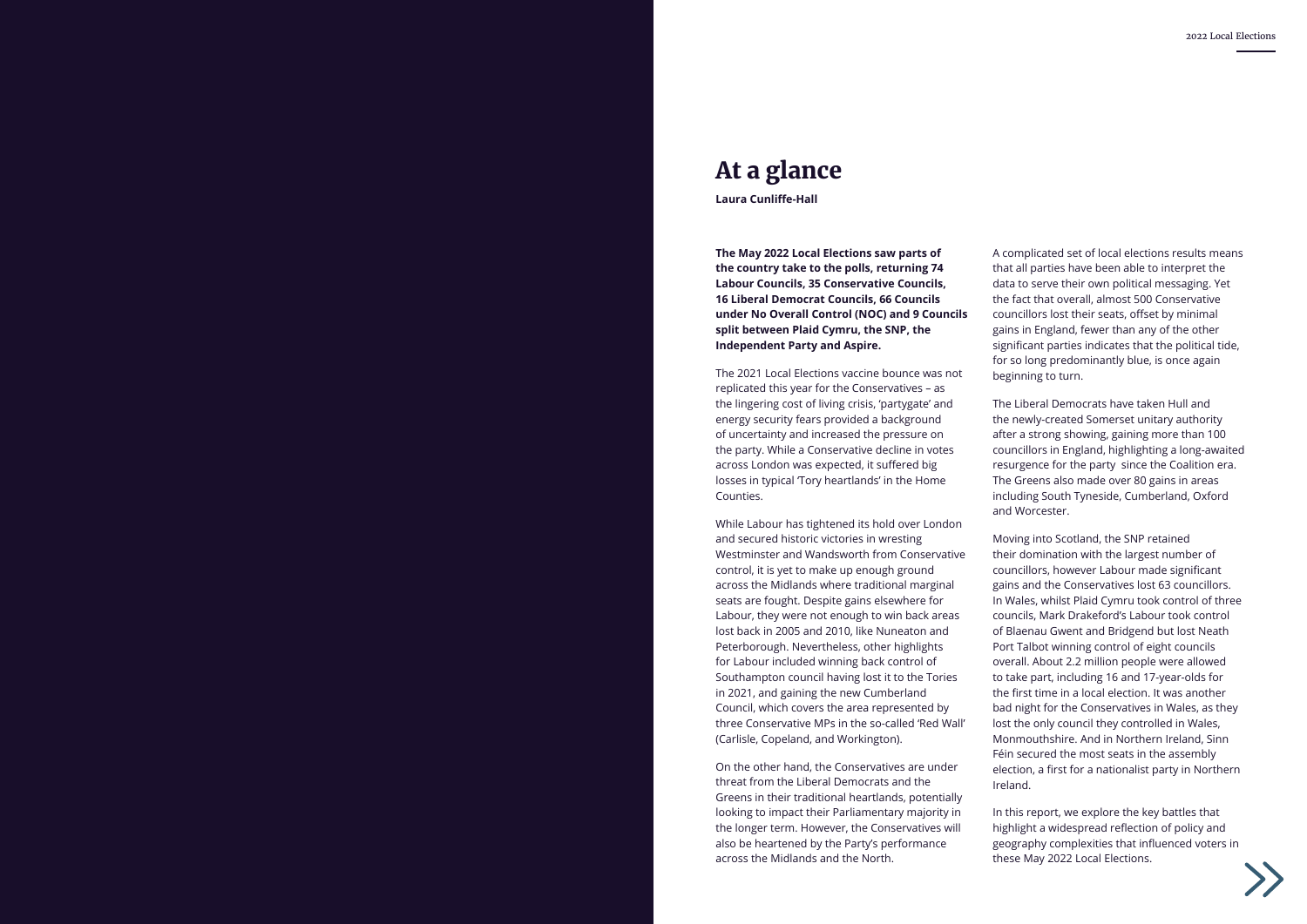## Council elections

At Copper, we have picked 10 election results that we think tell a wider story and provide an interesting insight into the national infrastructure agenda.



# Newcastleunder-Lyme Westminster Wandsworth Worthing



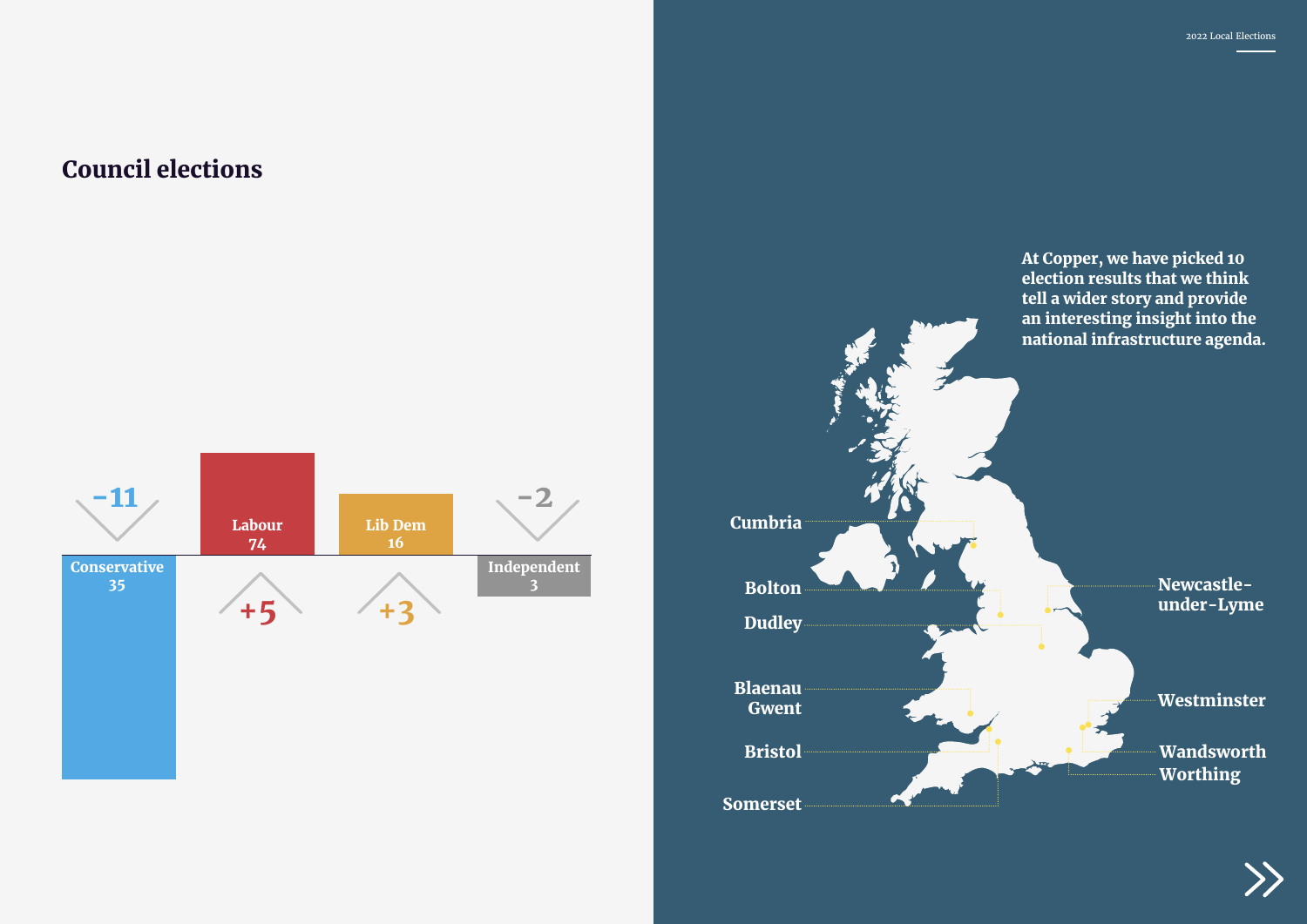

## Wandsworth and Westminster

**Laura Cunliffe-Hall**

**Labour pulled off historic victories in Westminster and Wandsworth. The loss of these Councils for the Conservatives will cause serious concern for the Prime Minister.** 

The Conservative party now only controls four London councils, not seen since the later days of John Major's government. The Tories' councillor base was decimated, dropping sharply from the 511 councillors which was already hitting a record low in 2018.

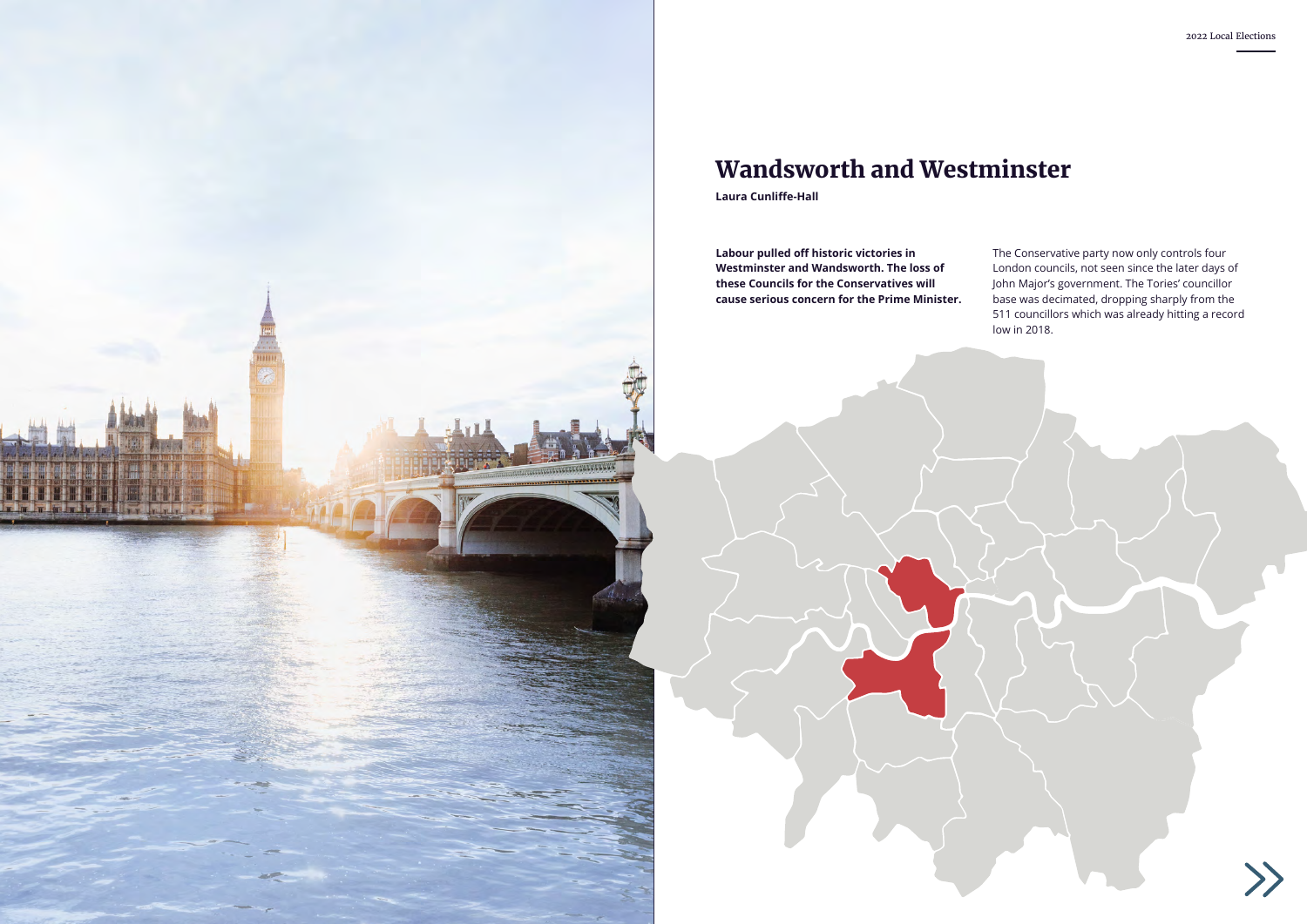### Westminster

**Westminster City Council had been run by the Tories since its creation in 1964 but Labour won a majority of seats overnight.**

Winning in Westminster had been at the optimistic end of Labour's expectations. It was a hugely symbolic win.

Labour won 31 seats, gaining 12 from the election in 2018, while the Conservatives won 23, 18 fewer seats than back in 2018.

#### **Why did Labour win in Westminster?**

There's always a hill to die on – and in this case it was the Marble Arch Mound for the Conservatives. The controversial project had cost up to £6 million and was even attacked by its own architects. Westminster Council's then-deputy leader Melvyn Caplan resigned in August amid the row surrounding the Mound.

Labour's messaging highlighted on the fact that the Mound was wasting millions of taxpayer money during a cost of living crisis. Equally, Labour put forward a positive vision around housing, a key issue, discussing working with the Mayor to build more social rented homes on infill sites and negotiate a higher percentage of social housing relative to intermediate affordable dwellings.

In a city with an increasingly young, diverse, working-class population defined by a housing crisis, this vision clearly resonated with voters. The Westminster Labour group also had a clear story to tell around climate, launching a policy document focused around 'A Green New Deal for Westminster'.

| Party                | Seats | <b>Net Position</b> |  |
|----------------------|-------|---------------------|--|
| Labour               | 31    | $+13$               |  |
| <b>Conservatives</b> | 23    | $-13$               |  |



Labour group leader Adam Hug and Cllr for Westbourne ward said: *"It's a great night for Labour not just here but across the country and I think it sends a very clear message to the Conservatives locally and nationally that Labour is back.*

*"People who have never voted Labour before have voted Labour today and that built the victory that we've seen tonight."*

Hyde Park Councillor Paul Dimoldenberg (whose daughter Amelia, host of Chicken Shop Date provided a celebrity endorsement for Labour on election day), said: *"There is no doubt that Partygate and Boris Johnson were huge factors and many Conservatives just didn't bother to vote in protest.*

*"Some came over to us and of course we ran a very positive local campaign, focusing on the local issues that needed to be addressed and that struck a huge chord with so many people who felt that the Conservatives had been complacent."*

This perception of complacency alienated voters across London (despite bright spots for the Conservatives in Harrow and Croydon) – bearing in mind, this was a city with a Conservative mayor just six years ago.

It also raises questions around if the 'Levelling up' policy which was so successful in the 2019 election, has made Londoners feel like their city is being 'levelled down' and the deprivation and people left behind in London, which has the biggest concentration of child poverty anywhere in the country, is not being recognized by the Conservative government.

Voters in Westminster voted for a change – and a new Labour administration to represent their interests and their communities.

In the borough that hosted the notorious Partygate parties at No.10, the party was very much over.

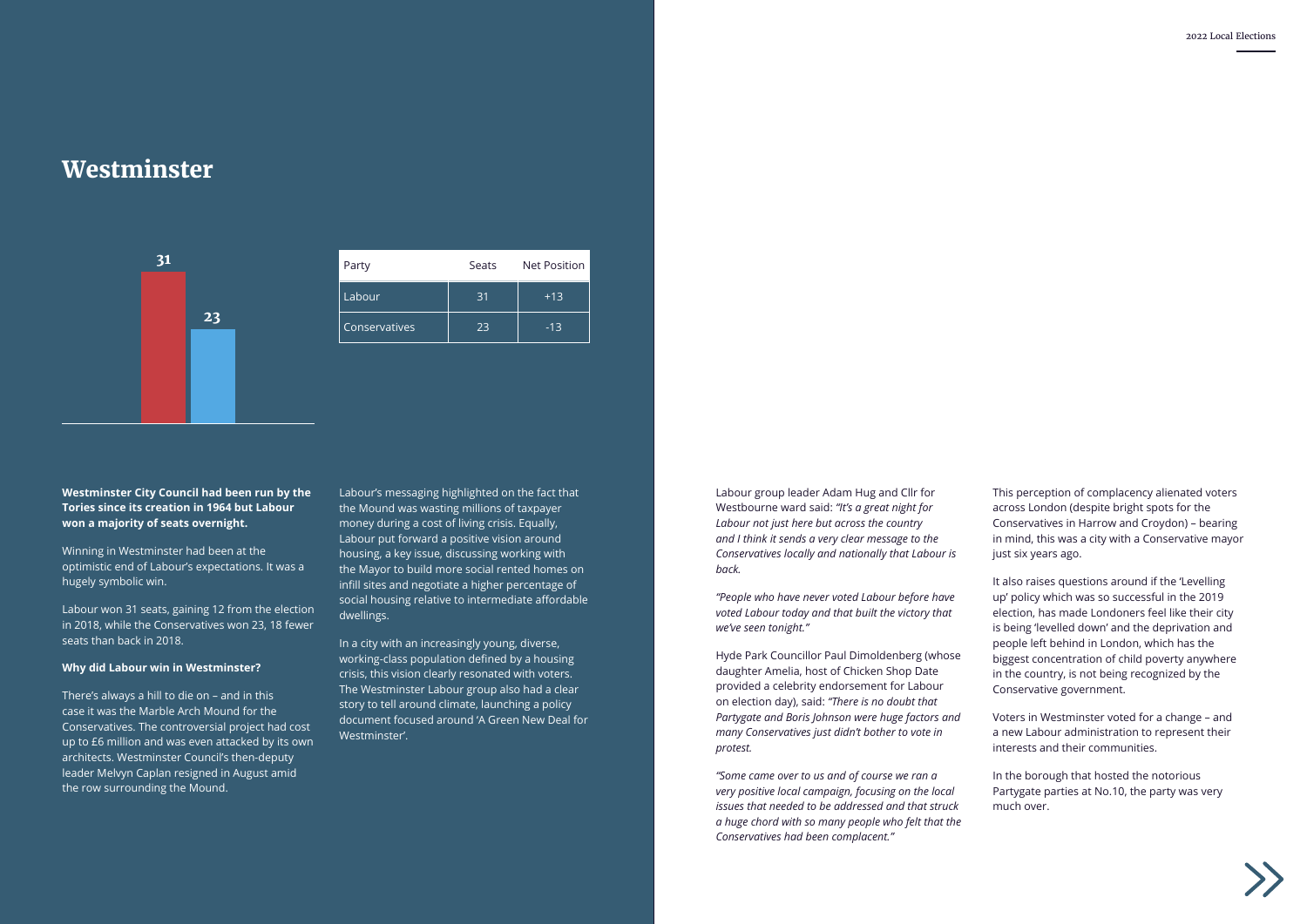#### Wandsworth

The local authority under the Conservatives was known for reducing council tax and privatising council services, like bin collections. It was also known as Margaret Thatcher's 'favourite council'.

Formerly a Conservative stronghold, the seat became a marginal in 2018, following a 4.1% swing to Labour.

The borough's new Labour leader Simon Hogg promised to *"build a compassionate council that truly listens and keep that same low council tax"* – highlighting how Labour was able to secure victory by matching the Conservative commitment to low council tax with socially liberal policies. At a local level, Labour had also been highly critical of what they perceived as an 'overly close' relationship between the Conservative administration and property developers, and have stated a desire to change the way the Council manages its relationships with developers.

#### **Why did Labour win in Wandsworth?**

The Labour campaign had strong and simple messaging – low council tax and let's send a message to Boris Johnson's Conservative party that the public have had enough.

The Tories used green leaflets to try and distance themselves from their increasingly problematic leadership, rebranding candidates as 'local Conservatives'. In the most recent residents' survey in 2019, 85 per cent of respondents were satisfied with the council and 93 per cent with the local area. Almost four out of five even considered it good value for money. However, it was not enough for voters in Wandsworth.

| Party         | Seats | <b>Net Position</b> |
|---------------|-------|---------------------|
| Labour        | 35    | $+8$                |
| Conservatives | 22    | -8                  |
| Independent   |       |                     |



Councillor Ravi Govindia, outgoing Leader of the Council, retained his East Putney seat but was left dejected – the Tories had lost their 'crown jewel'. Mr Govindia said, *"We have done exactly what the residents of Wandsworth wanted… to find that counts for nothing is a sad reflection of the importance of local government not being recognised."* 

This statement highlights the extent to which many Conservatives recognized the damage inflicted by their leadership and the taint of 'partygate' overriding their achievements in office.

#### **Looking forwards**

Labour's dominant performance in London is particularly worrying for the Conservatives given that 2018, when these seats were last up for election, marked their worst performance in the capital since 1964 when the boroughs were first established.

The impact of these results was even greater because every borough council seat in London was up for election and large numbers of seats changed hands. Many councils in the rest of the country elect a third of their members at a time, so there was a limit to how much could realistically change.

Now Labour will seek to hold on to their political dominance in London, whilst focusing on how to replicate this success elsewhere.

But for now, London is very much red.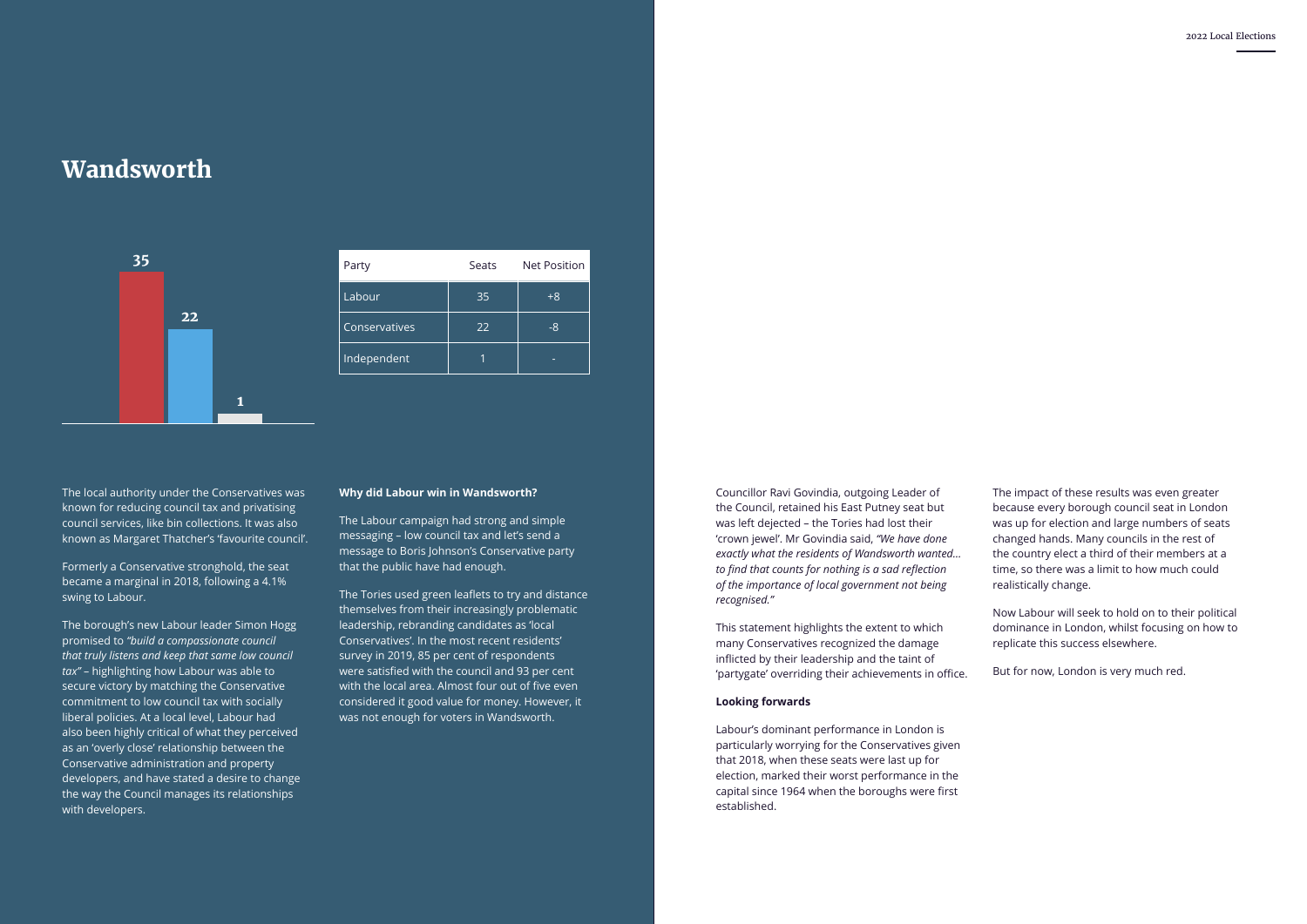## Worthing

**Billy Greening**

| In a stunning result that will please the     |  |
|-----------------------------------------------|--|
| party nationally, Labour has taken control of |  |
| Worthing Borough Council for the first time.  |  |

Five years ago, Labour had no councillors in the borough, now they run the town hall with 23 seats on the council, with the Conservatives collapsing to 12 and the Liberal Democrats reduced to one councillor. Even the Deputy Leader of the Council was not spread, losing by more than 450 votes.

The rise of Labour in this coastal community has been meteoric, the demographic shift and overspill from nearby Brighton & Hove had seen Labour reconnect with the town, where for more than 40 years, they held no representation.

The influx of younger, professional families with liberal values looking for more affordable homes has completely changed the political outlook of the area. Now, the Conservatives are seen as outdated and unpopular and have paid the price for local complacency and the national picture.

Labour will now implement their '100 day plan' with new Leader Cllr Rebecca Cooper saying, *"Our priorities include our housing crisis - we don't have enough council or social housing".* Neighbouring Labour Member of Parliament, Peter Kyle said that the result was, *"proof that Labour is reconnecting to traditional coastal communities"*.

Worthing is a borough prime for regeneration and urban uplifting, voters felt ready for a change despite the positive work that had already been undertaken. Victory in Worthing sets the cat amongst the pigeons on the south coast. This new win for Labour shows how the party is shifting, for a long time Labour were the party of the coastal towns. With social-demographic overspill from cities nearby, it will be interesting to see if this is a trend that continues. If Labour are to win the next election, they will be hoping that it has to be.

| Party                    | Seats | <b>Net Position</b> |
|--------------------------|-------|---------------------|
| Labour                   | 23    | $+6$                |
| Conservatives            | 12    | -5                  |
| <b>Liberal Democrats</b> |       | $-1$                |
| Independent              |       |                     |



## Bristol Referendum

**Billy Holmes**



The mayoral system in Bristol (mayor and cabinet) is to be replaced with a committeebased system in 2024, with 59% (56,113) of voters opting for the change. The result comes less than 10 after the city elected its first mayor, independent George Ferguson, on 15 Nov 2012. It will likely be ratified at a meeting later this month. Following this, Bristol will be run by a full council and 8 policy committees of councillors from 2024 onwards. These will be proportionate to the political make-up of the council.

#### **What this means for comms and engagement**

Given the new committees will be made up of members from all political groups, there is a greater risk of delays to decisions around infrastructure programmes.

In the absence of significant change, Carla Denyer seems likely to hold significant decision-making powers from 2024.

#### **Analysis**

Following lacklustre efforts to promote it (main parties solely canvassed areas with traditionally high turnouts), the referendum received an unusually low turnout, standing at 29% compared to 41.04% and 44.76% in the local elections in 2021 and 2016.

While Labour confusingly made a case for the mayoral system itself, but not the mayor himself, the Green party opted for one clear message: scrap it. This clear messaging, combined with their ability to get their vote out, seems to have swung the vote.

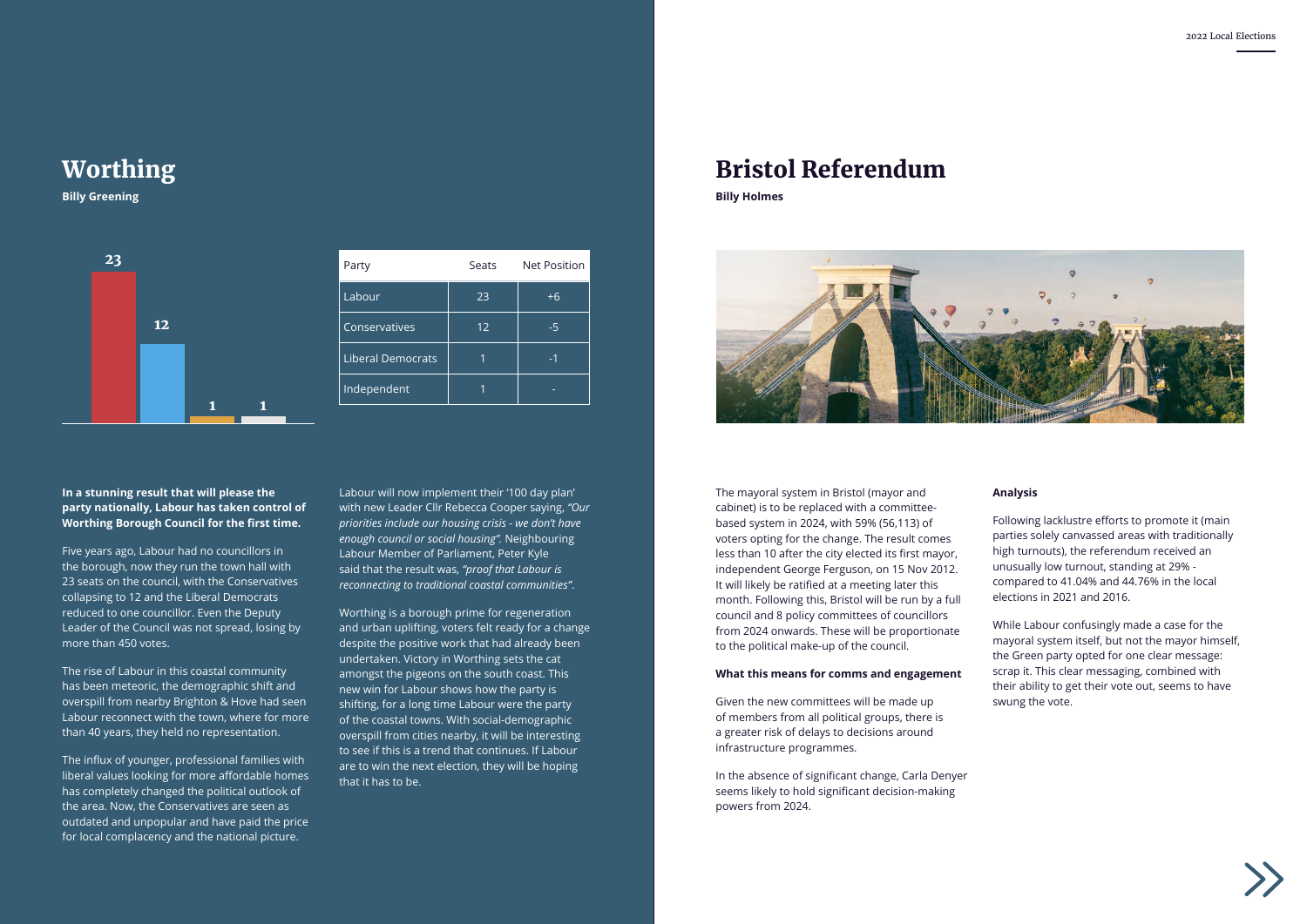#### Somerset

**Jack Johnson**

| Over in the southwest of England, these          |
|--------------------------------------------------|
| elections proved to be a defining moment         |
| for the region. This set of elections ushered    |
| in the newly formed Somerset Council,            |
| which replaces Somerset County Council           |
| in 2023. Both Conservative governments of        |
| <b>Theresa May and Boris Johnson implemented</b> |
| structural changes to local government           |
| in England which led to several county           |
| and district councils being abolished and        |
| reorganised as unitary authorities.              |

In the Somerset, this new unitary authority will see 110 local councillors elected keeping the same ward divisions as before, but with twice the number of elected councillors.

For the past 13 years, Somerset County Council has been a bastion of Conservative politics, however in line with other national results that has now changed. The Liberal Democrats stormed to victory winning a majority of 61 seats. The Conservatives came second with 36 whilst Labour and the Green Party have five a piece.

Whilst this result may not initially stand out as revolutionary when comparing to the bigger, national picture, what is important to note is that not only will these councillors be in office once the new authority is formally established in 2023, but they will also be in office for the transition period. This means that this Lib Dem majority will be able to have a lasting impact on the region as the next election is not scheduled until May 2027.

| Party                    | Seats | <b>Net Position</b> |  |  |  |
|--------------------------|-------|---------------------|--|--|--|
| <b>Liberal Democrats</b> | 61    | $+37$               |  |  |  |
| Conservatives            | 36    | -34                 |  |  |  |
| Labour                   | 5     | -1                  |  |  |  |
| Green                    | 5     | $+1$                |  |  |  |



## Blaenau Gwent

**Alastair Fisher**

**For the last five years Blaenau Gwent has been controlled by independents having previously been a Labour stronghold.** 

In what can only be described as a disappointing result for the independents, and despite local expectations, Labour succeeded in regaining control of Blaenau Gwent gaining 12 seats to take a majority hold with 21 seats to the independents 12 seats. The losses saw the devastation of the independents, including the council leader Nigel Daniels, with 28 independents elected in 2017 reduced just 12 this election. Turnout however was down from 40% in 2018 to just 32.49%.

#### **Why did Labour win in Blaenau Gwent?**

In March this year the independent council leader, Nigel Daniels, faced a no-confidence vote after allegations he had been passed information by a whistle-blower at the council's Silent Valley Waste Services company and chosen to withhold it during a police investigation. While Mr Daniels survived this vote, he did not seem to regain the support of the local community and saw his seat fall to Labour.

Councillor Wayne Hodgins, one of the 12 independents who managed to retain his seat on the council believes that part of the reason behind the loss of so many of his independent colleagues was down to *"character assassinations"* by his opponents. However the new Labour leader of Blaenau Gwent acknowledge that the party's success was due to the hard work of local activists, as well as *"the cost of living crisis obviously [being] on everyone's mind."* He expressed his gratitude at people putting their trust in Labour to run the council for them. Labour will be hoping that this marks the end of the political turmoil that has seen Blaenau Gwent go from Labour strong hold to a tussle between Labour and independents since 2008.

Just days after the local election results, Carl Bainton, who was elected in the Ebbw Vale South ward as an Independent, announced on Facebook that he decided to join Labour. At the election results last Friday, Cllr Bainton topped the poll in the Ebbw Vale South ward after 385 votes, Labour's Sue Edmunds was also elected with 354 votes.



| Party       | Seats | <b>Net Position</b> |
|-------------|-------|---------------------|
| Labour      | 22    | $+13$               |
| Independent | 11    | $-10$               |

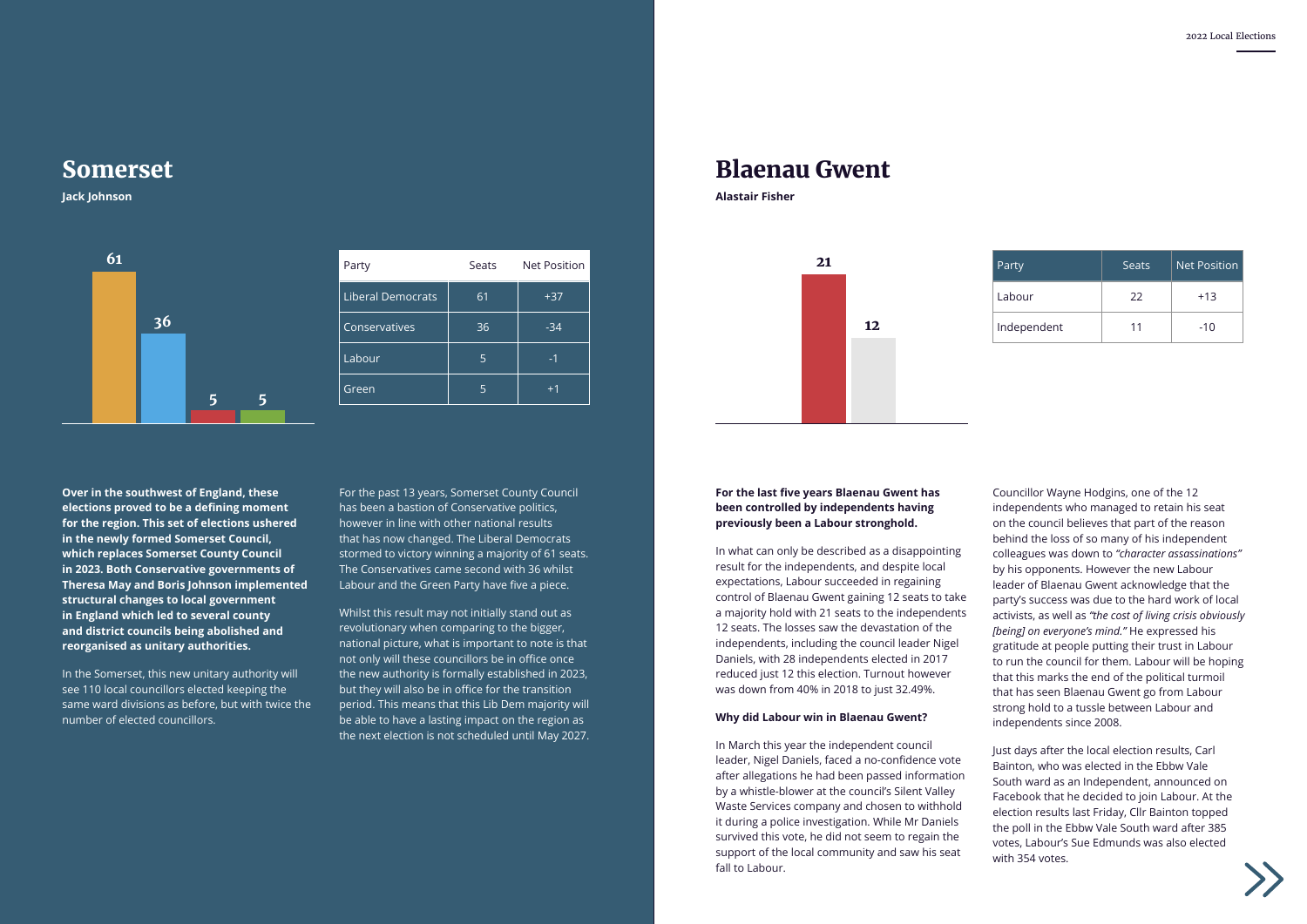Newcastle-under-Lyme

**Jack Johnson**

**Heading up North to the Midlands, we come to Newcastle-under-Lyme in North Staffordshire. And interesting region whose formal coalfield communities and postindustrial neighbour 'The Potteries' (Stoke-on-Trent) have bucked the London trend seeing the Conservative Party secure an increased majority. A reminder**

An interesting part of the country, the region was once a strong hold of Labour parliamentarians and local government, but this former majority has been in quick decline over the past decade leading to a total wipe out of Labour MPs in the region at the 2019 General Election and a continued decline of councillors for the party in the region.

There are varying arguments as to why this wide scale decline has occurred, but there are many arguments that an underlying issue has been a lack of investment in infrastructure in the region. The Conservative Party has secured significant funding for the are through the towns fund and other national investment programmes which no doubt played a part in 'wooing' the electorate.

In Newcastle-under-Lyme, the Conservatives retained control of the council with 24 Councillors up on the 23 they had previously. Areas where the Conservatives made impressive gains were in ex-coalfield seats such as Silverdale, and Kidsgrove & Ravenscliffe (former Labour strongholds).

Labour managed to win 19 seats, but this wasn't enough to regain power at the authority despite gains from the Conservative Party in places like Wolstanton and Bradwell. Whilst national factors such as the ongoing 'party-gate' scandal were no doubt key issues for the electorate, it would appear that ongoing local events and an electorate that continues to feel left behind would be the main driving force behind this election result. To win back Newcastle-under-Lyme, Labour have still got work to do.





| Party         | Seats | <b>Net Position</b> |
|---------------|-------|---------------------|
| Conservatives | 25    | $+7$                |
| Labour        | 19    | -1                  |



**Billy Greening**

**Dudley has been a bellwether Council for decades. At is creation in 1974 it was Labour, before swinging Conservative two years later. Over its history it has swung backwards between the two parties and no overall control.**

The 2016 BREXIT referendum was a watershed moment. Dudley voted 68/32 to leave. A year later, the Conservatives capitalised and took control of a minority led administration. Four years later the party swept Labour aside by taking over 60% of the vote on offer to take full control for the first time since 2004.

In and around the midlands, the Conservatives have been locking up their support. Shown by the re-election of popular Mayor for the West Midlands, Andy Street last year. In Dudley, Labour now only have one Member of Parliament, showing the amount of work that has to be done for them to win over the hearts and minds of local people.

Dudley is exactly the sort of place that Labour must win if they are to form the next government. They need to appeal to working class patriotic BREXIT voters. In this year's elections, Labour achieved a net gain of two seats from the Conservatives. The Conservatives of course won the election and have a commanding majority within the Council.

Nevertheless, in 2021 the Conservatives in Dudley won 21 out of 24 wards and gained 11 seats from Labour. This year, the parties tied in 12 wards and gained two seats. It might be a low base, but green shoots of recovery can be seen for Labour. The Conservatives will still be walking tall, but will start to look over their shoulders more frequently.



| Party         | Seats | <b>Net Position</b> |
|---------------|-------|---------------------|
| Conservatives | 46    | $-2$                |
| Labour        | 26    | $+2$                |
| Independent   |       |                     |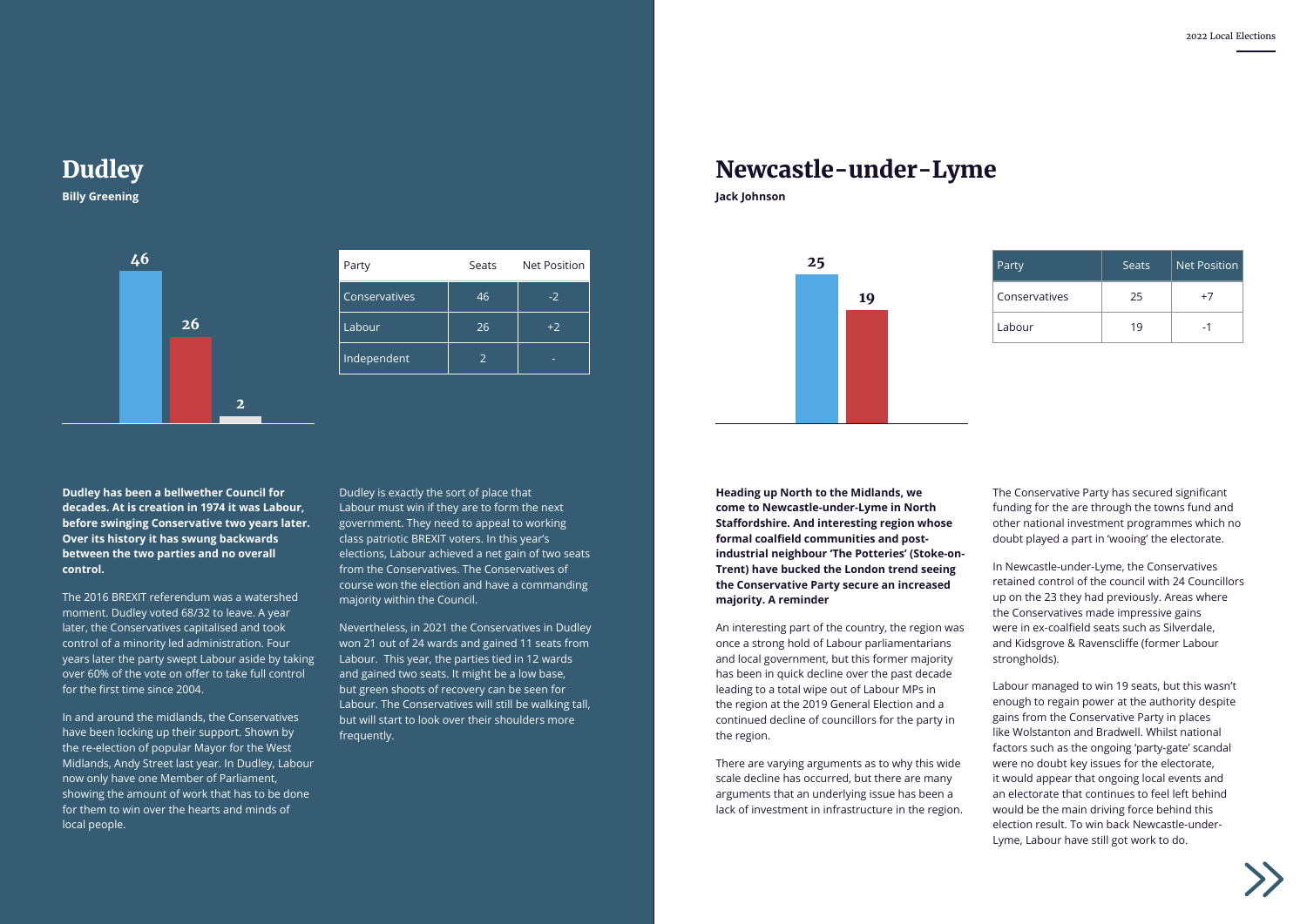## Bolton

**Lily Marco**

**In the only Conservative-led Council in Manchester, a heated race finished only four seats separating the Conservatives and Labour. The council remains in no overall control and the balance of power lies with smaller localist parties.**

Although better than their last two outings, the night failed to fully live up to Labour's expectations – as they hoped to win back control of this 'Red Wall' council– which first switched to the Conservatives in 2019. Labour gaining 2 seats, missing out on several key targets with their total number of councillors standing at 19. The Conservatives increased their tally by one – to 23. Labour secured 38% of the votes cast (up 2.88%), to the Conservatives 34% (down 4.7%)

No overall control is more of a demonstration of a lack of confidence in Labour, rather than an endorsement of the Conservatives - based on the historic nature of the area being red up until 2019.

#### **What does this represent?**

Local issues appear to be at the heart of this election result. Areas that have been outlined by the Conservatives in their bid to win control; focused on regenerating the town centre, cleaner air zones, tackling anti-social behaviour and crime, and a focus on levelling up by investing in job opportunities. It appears that the support for the Tories came from voters, who believe the answer to their problems is the flagship levelling up policy held by Conservatives.

Localised issues appear to have influenced the outcome, as despite the Partygate scandal, and the cost of living crisis the public have still not rallied in support for Labour. The continued support for a raft of local candidates signals how local issues are viewed as increasingly important, alongside the people of Bolton disillusioned with national politics, and a response to emphasis on levelling up.



| Party                    | Seats | <b>Net Position</b> |
|--------------------------|-------|---------------------|
| Conservatives            | 23    | $+1$                |
| Labour                   | 19    | $+2$                |
| Independent/Other        | 13    | $-1$                |
| <b>Liberal Democrats</b> | 5     |                     |

#### **What happens now?**

A working cross-party alliance will now have to be formed. This has the potential to be challenging as in January 2021, Liberal Democrats ended their working arrangement with the ruling Conservatives after two other councillors voted against the budget. Tensions exist in the current council due to structure of current council and will continue, as the leaders of both parties believe they can forge the alliances needed with smaller parties to lead the borough which are a mixture of dissatisfied former Labour, Conservative, UKIP and other councillors.

#### **What's the competing visions between the two parties?**

Separated by only 4 seats, and with 31 councillors needed for a majority, the competing views will be prevalent throughout the council. The Conservatives have expressed their aims to continue the flagship 'levelling up' policy by regenerating the town centre and creating a clean air zone for the region and the continuation on building on brownfield sites.



Labour, although agreeing on importance to regenerate the town, wants to open the town hall, and create key partnerships that devolve budgets to key stakeholders in the community. Disagreements will ensue, as Labour Leader, Cllr Peel described his manifesto as a *"radical alternative".*

As talks begin, the real takeaway from these results is that there a mist of uncertainty amongst the politics of Bolton, national issues appear to have sat on the backburner, and now the opposing parties' leaders bid to lead the council will rest on their approaches to tackling local issues and key factors which matter to the town.

This area is one to watch for the future if Labour want to be back in government after the next general election.

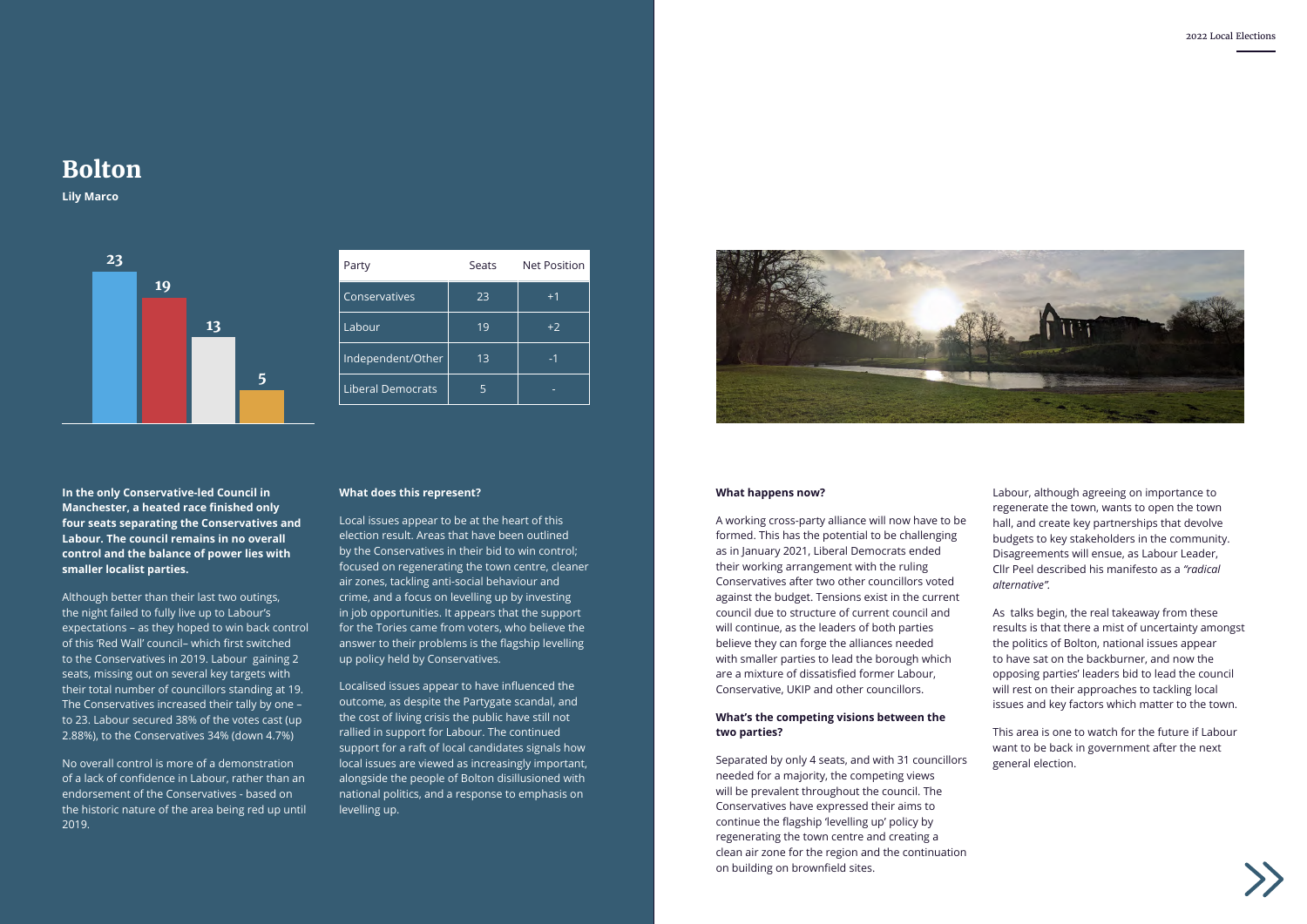## Cumbria

**Alastair Fisher**

These two new authorities will operate as shadow authorities until taking up their powers fully on April 1 2023. The responsibilities of Shadow Authority members in this first 12 month period will be to agree a members allowance scheme, a constitution and implementation plan – ensuring a smooth transition of services. The Shadow Authority will also take control of the budgets of the existing councils but cannot halt any investment decisions they have already made.

With Cumbria being a key electoral battle ground between Labour and the Tories, Labour will be very glad to see that they have been successful in winning and regaining ground within the traditional "red wall". It remains to be seen if the northern working class voters of the "Red Wall" have returned to Labour permanently or if these elections were a reflection of the current state of play of Westminster politics and another 'Partygate' protest vote.





| Party                    | <b>Seats</b>  | <b>Net Position</b> |  |  |  |
|--------------------------|---------------|---------------------|--|--|--|
| <b>Liberal Democrats</b> | 36            | $+13$               |  |  |  |
| Labour                   | 15            | $+3$                |  |  |  |
| Conservatives            | 11            | $-16$               |  |  |  |
| Independent              | $\mathcal{P}$ | $-1$                |  |  |  |
| Green                    |               | $+1$                |  |  |  |



**With two new unitary authorities taking over in Cumbria from the previous Cumbria County Council and six district councils, this was always going to be an interesting race. Labour and the Liberal Democrats have seized control of the two new authorities, with Labour taking the Cumberland authority winning 30 of the 46 seats and the Liberal Democrats taking Westmorland and Furness winning 36 of the 65 seats.** 

| 30         |                               | Party                    | Seats           | Net Position |  | 26 |                                |    |              |   |
|------------|-------------------------------|--------------------------|-----------------|--------------|--|----|--------------------------------|----|--------------|---|
|            |                               | Labour                   | 30 <sup>°</sup> | $+12$        |  |    |                                |    |              |   |
|            |                               | Conservatives            | $\overline{7}$  | $-14$        |  |    | 15                             |    |              |   |
|            |                               | <b>Liberal Democrats</b> | $\overline{4}$  | $+2$         |  |    |                                | 11 |              |   |
|            | 7<br>4<br>3<br>$\overline{2}$ | Independent              | 3               | $-2$         |  |    |                                |    | $\mathbf{2}$ | 1 |
|            |                               | Green                    | $\overline{2}$  | $+2$         |  |    |                                |    |              |   |
| Cumberland |                               |                          |                 |              |  |    | <b>Westmorland and Furness</b> |    |              |   |

The new Cumberland authority will see 30 Labour, 7 Conservatives, 4 Liberal Democrats, 3 independents and 2 Green councillors take up their seats making Cumberland a strong hold for the Labour party. While the new Westmorland and Furness authority will see 36 Liberal Democrats, 15 Labour, 11 Conservatives, 2 independents and 1 Green councillors take up their seats.